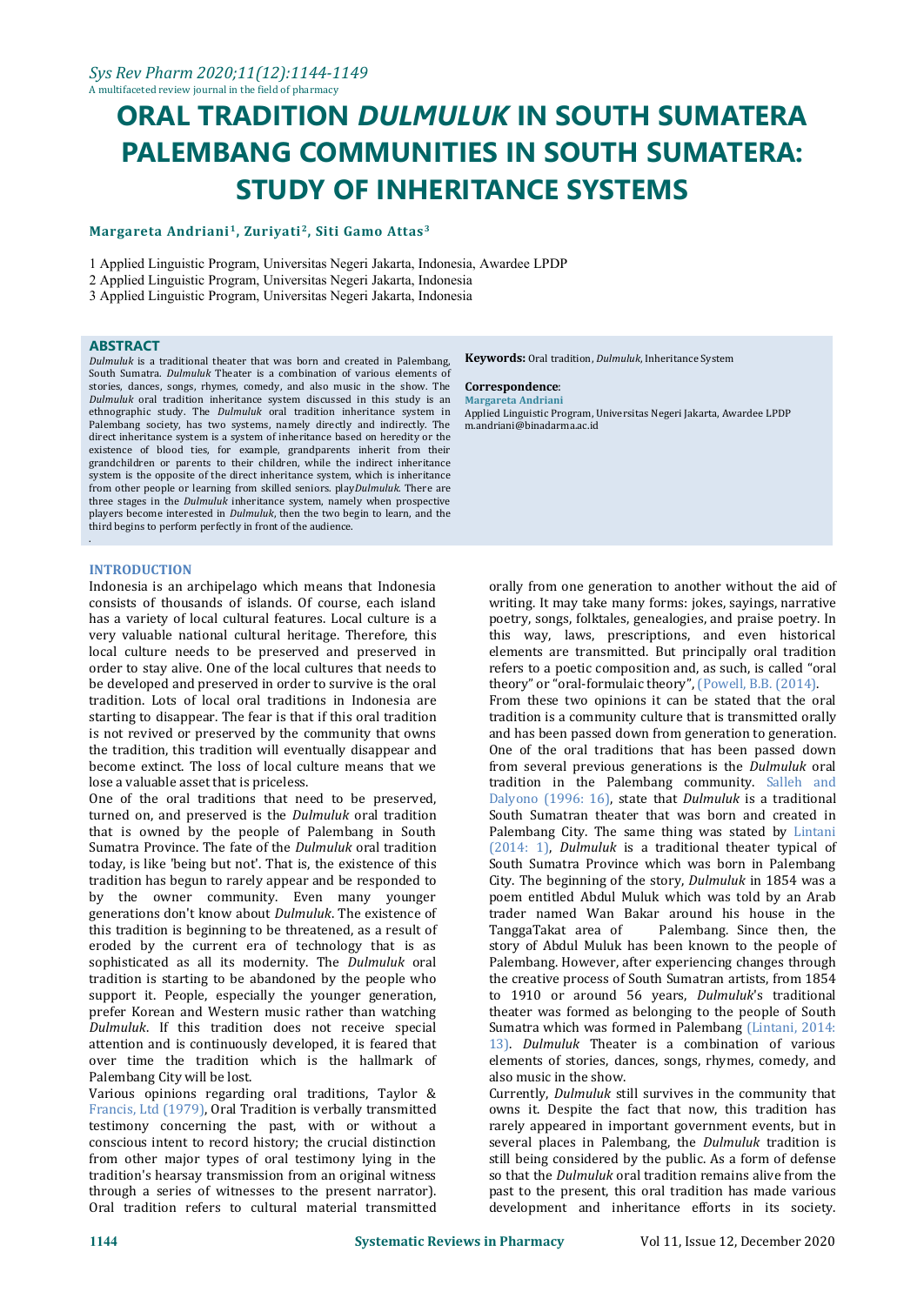#### Sumatera: Study Of Inheritance Systems

According to Lord (2000), the inheritance of the oral tradition goes through three stages, namely the listening and absorbing stage, the learning stage of telling oral stories, and the stage of telling a complete oral story in front of the audience. Of the three stages of the inheritance system according to Lord, it turns out that the Dulmuluk oral tradition inheritance system also uses the same stages as suggested by the theory of stages in the Lord's inheritance system. For clearer and more detailed information regarding the inheritance system of the *Dulmuluk* oral tradition in the Palembang community, the *Dulmuluk* oral tradition in the Palembang community, the *his* grand following will be explained below. following will be explained below.

#### **METHODOLOGY**

This study used Spradley's ethnographic research method. Data collection procedures carried out in this study through observation, in-depth interviews, recording (documentation). Selection of key informants, the researcher applies a network system, namely the use of key figures and the application of the snowball technique (Bogdan and Biklen, in Sugiyono, 2017), that is, the researcher selects certain people who are considered to provide the necessary data. Furthermore, based on the data or information obtained from the previous informant, the researcher can determine other informants who are considered to provide more complete data.

#### **RESULTS AND DISCUSSION**

#### **System** of **Inheritance** of the *Dulmuluk* Oral Tradition **in the Palembang Community**

The role of society as the owner of a tradition is very important for the survival of a tradition. One form so that this tradition can continue to live through inheritance. The form of inheritance from the *Dulmuluk* oral tradition in the Palembang community has been carried out for a long time and is still ongoing. The *Dulmuluk* inheritance system of the Palembang people is carried out in two ways. First, inheritance is carried out directly (based on direct descent) and second, inheritance is carried out indirectly (not direct descent or learning from other people). Both of these inheritance systems are either carried out directly or verbally and are informal. The complete system of oral tradition inheritance from *Dulmuluk* will be explained below.

#### **Direct** *Dulmuluk* **Oral Tradition Inheritance System**

The first inheritance system carried out in the *Dulmuluk* interview with Randi at t oral tradition is by direct inheritance or based on direct parents, (21 October 2018). oral tradition is by direct inheritance or based on direct parents, (21 October 2018).<br>
descent. This direct inheritance system is inheritance Randi Putra Ramadan has known descent. This direct inheritance system is inheritance carried out by parents who directly to their offspring, for example grandparents or their own parents who are experts at playing *Dulmuluk* which they pass on to their children and grandchildren as potential *Dulmuluk* players. So in this case, the grandparents of the *Dulmuluk* oral tradition players directly teach and pass on to their own children and grandchildren. The *Dulmuluk* inheritance system of the people of Palembang is already very small or let's say it is very rare, because many heirs of this tradition have died or not all heirs have heirs. Currently, the heir who still exists and is actively developing *Dulmuluk* in Palembang is Pak JoharSaad, who passed on his expertise in playing *Dulmuluk* to his son Randi Putra Ramadhan. JoharSaad himself is the grandson of Yek Egypt, an important figure who succeeded in making *Dulmuluk*'s work and brought *Dulmuluk* to the peak of his glory at that time. So both Pak Johar and Randi are the

direct inheritors of this *Dulmuluk* oral tradition. Currently, JoharSaad is the only Maestro *Dulmuluk* in Palembang City and he is currently adapting more to the entertainment needs of the people in Palembang City. Based on this pedigree, it is very accurate to say that Pak JoharSaad and Randi were both heirs with direct descent or directly from their grandparents and their parents in obtaining *Dulmuluk* learning.

Based on the results of an interview with JoharSaad (25 July 2019), he inherited *Dulmuluk*'s learning directly from his grandfather. The following is an excerpt from the

> Mr. JoharSaad's full name, he used to learn a lot about *Dulmuluk* from his grandfather who was often called Yek Egypt (Yek means Grandfather). According to him, besides learning from his grandfather, Johar also studied with Grandpa Kamaludin. Both Yek Egypt and Grandpa Kamaluddin were two important figures who created and created *Dulmuluk*'s work and brought *Dulmuluk* to the peak of his glory at that time. Pak Jonhar (who is often called) has studied and is good at playing *Dulmuluk* since the 1960s. At that time, he was approximately 8 years old. According to Randi's father, he studied *Dulmuluk* in theory and also went directly to the practice taught by his grandfather. At that time, *Dulmuluk* players were still rare and Pak Jonhar was often involved in *Dulmuluk* rehearsals and performances. So, his opportunity to immediately practice what his grandfather had taught him at that time was very large and easy.

Pak Johar's learning pattern was not much different when he studied *Dulmuluk* with his grandfather. This is also what he taught his son Randi. Pak Johar mostly invited and involved Randi to always watch *Dulmuluk* performances in the hope that his child (Randi) would naturally become interested in *Dulmuluk*. According to Pak Johar, if the child is already interested in *Dulmuluk*, they will automatically be interested in learning and playing *Dulmuluk*. Following are the results of the interview with Randi at the residence of JoharSaad's

> Dulmuluk since he was a child just like his father Pak Johar because his father had been a player and developed *Dulmuluk* for a long time. At that time, Randi was not yet in school and was only 4 years old. At the beginning, Randi was often invited by his father (JoharSaad) from stage to stage to sit<br>down to watch Dulmuluk's down to watch *Dulmuluk*'s performance and after the show was over they went home together. Apart from watching shows often, Randi also often sees older siblings practicing with his father to perform *Dulmuluk* performances. From this, a sense of excitement and interest in *Dulmuluk*'s art emerged. Watching this *Dulmuluk*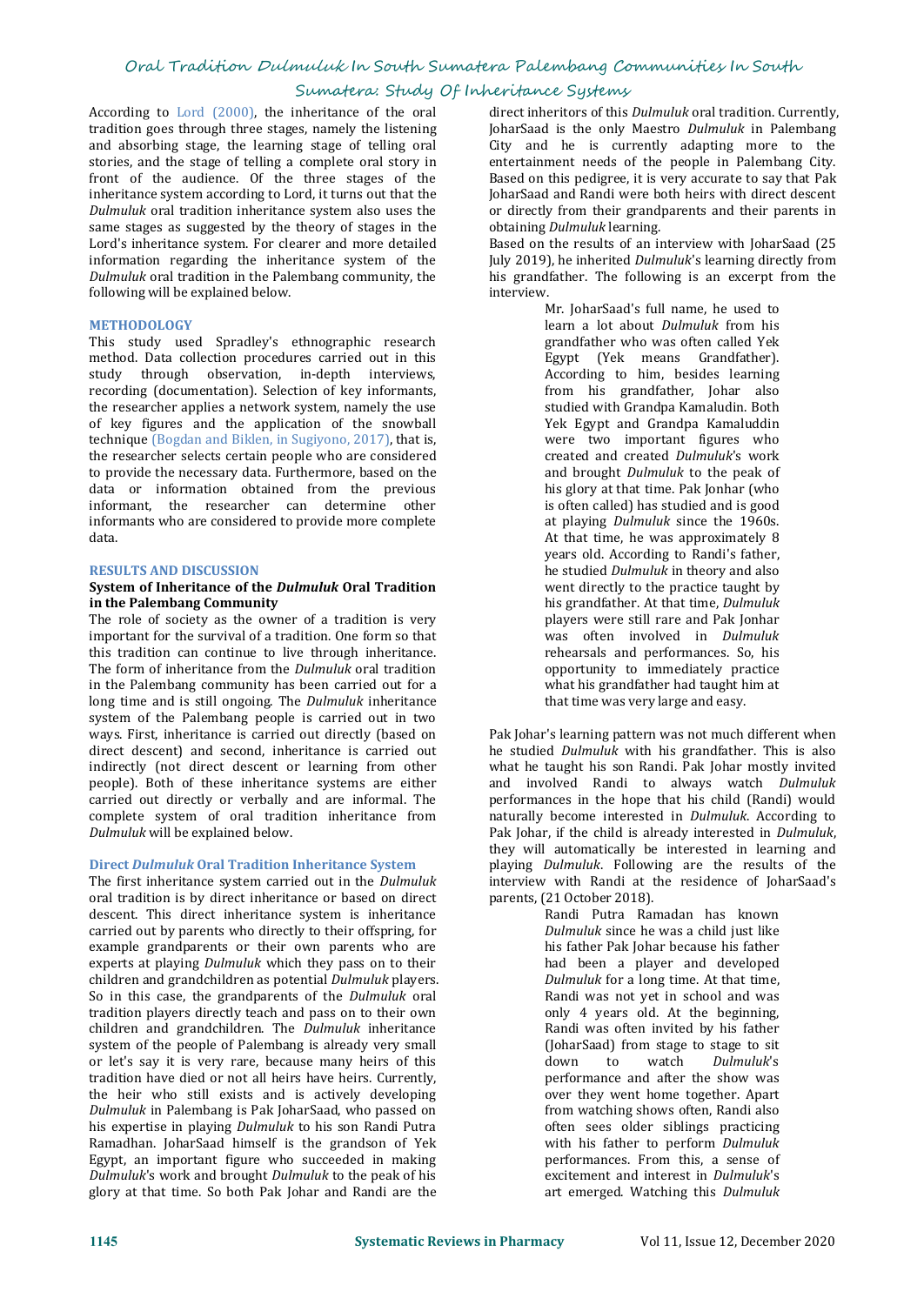#### Sumatera: Study Of Inheritance Systems

show was not only done by Randi once<br>or twice. but routinely and or twice, but routinely continuously and repeatedly. Starting from this, over time, all what he saw and listened to began to record itself in Randi's memory. When his father invited Randi to play, it turned out that<br>the dialogues in *Dulmuluk's* the dialogues in *Dulmuluk*'s performance seemed to be familiar in his memory, making it easier for Randi to share the dialogues.

According to Randi, how to learn to play *Dulmuluk* is not formally trained, to every time he watches the scenes that are carried out in the show. Like "If there is a scene like this ... it will come out like this later ...(And when on stage it can change and that's fine). out spontaneously ", for example playing the role of Prince ..., acting as forgetting ... then Randi just tried to improvise ... (This is fine. origin corresponds to innings). Over time everything flows by itself ".

Randi also doesn't know the protagonist or antagonist. At that time<br>
only given examples of this being a same indirect heirs. only given examples of this being a good character, because at that time they only listened to what they saw, "for example a princess when acting cries ... like this ..., if acting is angry ... like that ... ". Finally, Randi could conclude himself from what he saw. So,<br>according to Randi, learning according to Randi, acceptance is not formally and the dialogues are not memorized one by one, but by listening and remembering what has been taught and improvising to develop the storyline.

It can be concluded that Pak Johar as Randi's parent invites and includes Randi in every *Dulmuluk* practice and performance. Thus, Pak Johar hopes that his son will be interested in playing *Dulmuluk*. In terms of studying *Dulmuluk*, Randi mostly watched, listened to, and in the end remembered what he had witnessed when he watched *Dulmuluk* practice or theater performances. By watching this *Dulmuluk* performance often, in the end, the dialogues will be recorded by themselves in his memory. By the time Randi was included to be directly involved in the *Dulmuluk* performance, Randi already felt familiar with the dialogues being played. Indirectly, the dialogue came out spontaneously. As is well known, *Dulmuluk* did not have a script and his dialogues were only dialogue recommendations and when on stage everything developed and flowed independently. So, learn directly from stage to stage without any formal training. This is what Pak Johar often received when helearned from his grandfather.<br>Pak Johar and Randi are both direct inheritors of the

Dulmuluk oral tradition. Pak Johar inherited from his grandfather, Yek Egypt, while Randi inherited from his

Sultan Yaman adalah saya ... Yaman

father, namely Pak JoharSaad, who currently still holds the title of maestro *Dulmuluk*. Both of them are still active and continue to develop this tradition.

#### **Indirect** *Dulmuluk* **Oral Tradition Inheritance System**

but based on his experience listening comes to the residence of the teacher or a senior I remember it like this and it just came<br>out spontaneously ", for example seniors at this time, such as IbnuRahman (currently as the King of Hindi, if on stage then **Example 2** Palembang Group) and then Kiagus Ahmad Wahab Said forgetting ... then Randi just tried to **Example 2** (better known as Wak Pet who is currently an actor The second inheritance system used in the *Dulmuluk* oral tradition in the Palembang community is the indirect inheritance system. This indirect inheritance system is the opposite of the direct inheritance system, which means that the indirect system of inheritance is inheritance without blood ties between the teacher and the student. In the inheritance system, someone who is interested in learning *Dulmuluk*, in this case a student, Dulmuluk player who is good at playing *Dulmuluk*. This inheritance system is carried out by *Dulmuluk* prospective players on their own accord without being forced to learn. A person who teaches his skills to play *Dulmuluk* to others is often referred to as 'The Guru'.This indirect inheritance system was obtained by *Dulmuluk* chairman or leader of the *Dulmuluk*KaryaMuda Palembang Group) and then Kiagus Ahmad Wahab Said Dulmuluk Palembang. ). IbnuRahman himself was adept at playing *Dulmuluk* because he studied with Pak Jang while Wak Pet himself studied with Zakaria. Based on this pedigree, it is very accurate to say that Pak IbnuRahman and Kiagus Ahmad Wahab Said (Wak Pet), both of whom

> Following are the results of the interview with Pak IbnuRahman (16 December 2018), how Pak Ibnulearned *Dulmuluk* from the teacher Pak Jang along with the quote.

> > Pak Ibnu Rahman, who is often called Pak Benu, has studied *Dulmuluk* since the 1970s. At that time, Pak Benu was approximately 13 years old (1957- 1970). According to him, since childhood Pak Benu was very happy watching *Dulmuluk*. After watching performance returning home, Pak Benu would immediately practice playing *Dulmuluk* in various roles. Pak Benu left the role of a king, then came out again as a comedian, and came out again as prime minister. This is what Pak Benu has often done since he was a child. From this interest, after he was a teenager, Pak Benu started learning to play *Dulmuluk*. At that time, Mr. Benu studied with Mr. Jang or"Jang Pak Dogan" in full. While studying, Mr. Benu was taught one by one by Mr. Jang, for example, "If you leave, you will be like this ..., if you become king, the dialogue is" I'm sorry, my lord ..., Your Majesty the King ..., "When Pak Benu plays the role of king and sits at the front, then behind Pak Benu, the teacher will give directions, for example,

After leaving ... you will introduce your

name,

Duduk memerintah Negeri Priyaman Sit ruling the Priyaman Country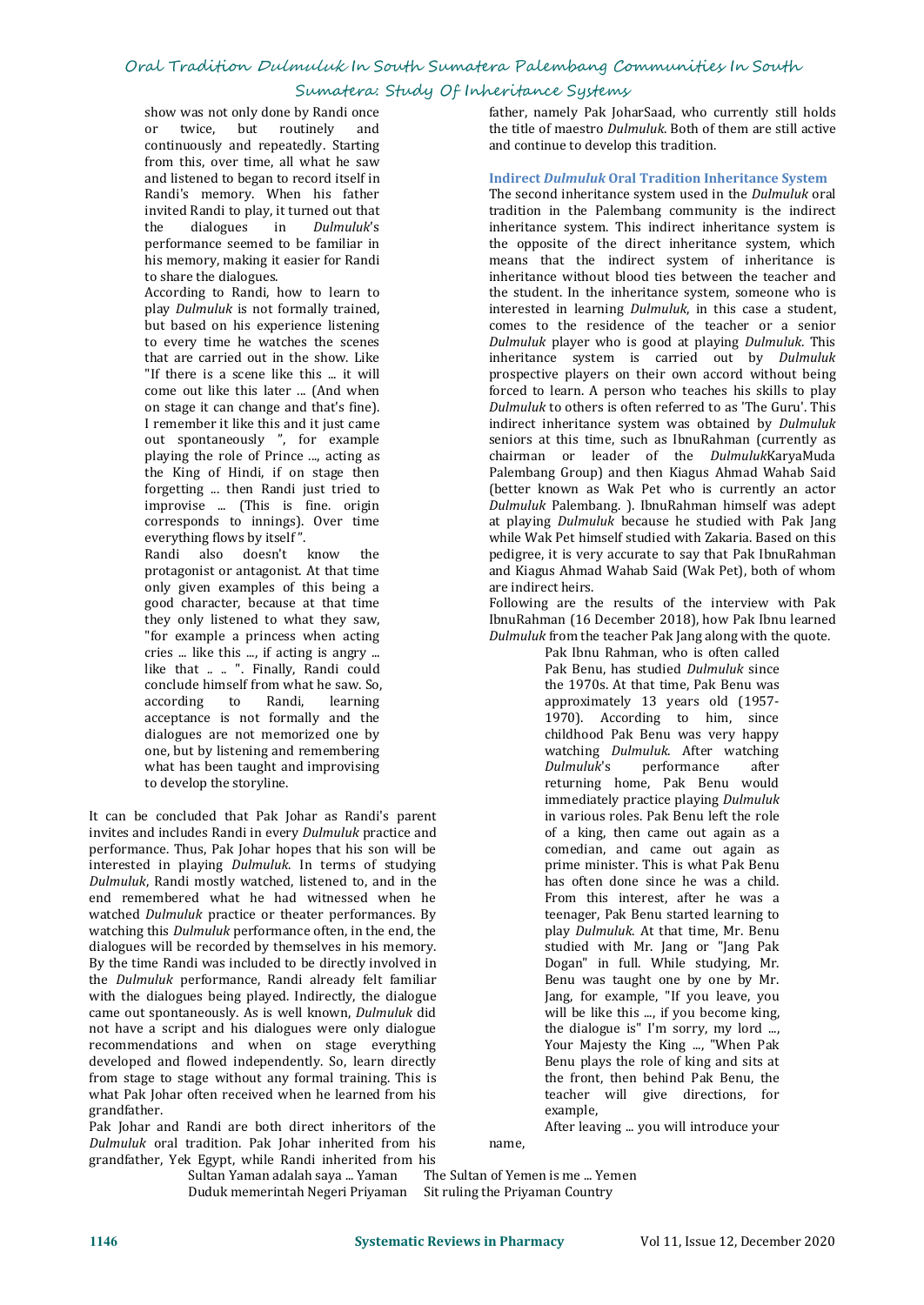Sumatera: Study Of Inheritance Systems

Adapun mempunyaianak perempuan As for having a daughter Siti Rafeah kunamakan

The King's Dialogue ...

Come on, Wisdom Bistari Ayo adinda bijak bistari I really do play<br>I pengan sebenar saya be I really do play<br>Here I ask You who have yourself **Example 2018** Di sini aku bertanya kepada E Here I ask You who have yourself Di sini aku bertanya kepada Engkau yang punya d iri

How in the kingdom we have ourselves. Bagaimana dalamkerajaan kita punya diri

Here I ask Di sini aku tanyakan<br>How do we tax Bagaimana

Now you are sitting khulifan Sekarang adinda duduk khulifan<br>Here Lask Di sini aku tanyakan How do we tax extinguing the Bagaimana kita berajakan Have you done everything the Apakah semua sudah kau laksanaka Apakah semua sudah kau laksanakan

According to Pak Benu, "at the time of studying, he felt a bit difficult and slow to quickly understand it. His learning is fixated with the teacher ". Pak Benu studies with Pak Jang twice a week and studies are done at night. This learning is carried out continuously until Pak Benu can. At that time, Pak Benu studied regularly for about three to four months. After starting to dance, Pak Benu was just invited to play or 'ngerojong' (his first appearance), a trend in the 1970s. From then on, Pak Benu started playing in the Fajar Selatan Group which happened to be led by Pak Jang himself at that time. Pak Benu did learn *Dulmuluk* by learning, not inheriting directly from his parents.

Based on his experience studying and studying with Mr. Jang, finally Mr. Benu also taught *Dulmuluk* to his other students. However, this method is somewhat different from the way Mr. Jang teaches Mr. Benu. For Pak Benu, learning really depends on the teacher, but if he teaches his students, they are given notes immediately, then the students will learn the dialogues in their own way. Pak Benu's students will be given training to practice directly playing their respective roles (16 December 2018).

Pak Benu has his own way of teaching *Dulmuluk* to his students and is different from his teacher Pak Jang to him. Pak Benu prefers to give notes to his students, according to their respective roles with the aim of making it easier for his students to understand or memorize his dialogues. For example, the role as a king is like this ..., the role as the daughter of king SitiZubaidah is like this ..., the role as the 1st prime minister, the role as the 2nd prime minister, as the son of King AbidinSyahJauhari, as a robber there are 3 people, as hadam 1, and hadam 2, as the maid of the female bodyguard. So, students will understand their respective roles according to the notes that have been given. Students will

learn in their own way, some will start memorizing, learn dialogue, and so on. In learning *Dulmuluk* in the Karya Muda Group, they were only trained by Pak Benu for 7 training times and this means that the practice was only 7 weeks, the 8th meeting of Pak Benu's students was ready to perform *Dulmuluk*. Every practice, all of the players are obliged to attend and this practice is carried out in an open field using complete musical instruments, such as violins, drums, gongs, jidor. With the cohesiveness of the players and a pleasant training atmosphere, the players are excited and excited to play their respective roles. So during practice the players have really mastered the storyline and dialogues in the *Dulmuluk* show.

In this way, Pak Benu hopes that his students will find it easier to remember the dialogues they will play during the performance and when it is practiced directly complete with musical accompaniment. With determination and willingness, usually the dialogues will flow and memorize by themselves, even though they are not memorized one by one. But not all at once can be perfect, slowly and it takes time as a process.

Based on the experience of Kiagus Wahab (24 July 2019), as a senior *Dulmuluk* player in learning *Dulmuluk*, the following is an excerpt.

> KiagusWahab (Wak Pet is often called, because he always wears a pet hat), he has known *Dulmuluk* since he was a teenager. Since 1963, Wak Pet has started learning *Dulmuluk*. At that time, television shows were still very rare, so that *Dulmuluk*'s show was very popular with the people of Palembang, including Wak Pet. His interest in learning *Dulmuluk* started after Wak often watched *Dulmuluk* performances. At the time of watching, Wak Pet was very serious about the way the players acted on stage. Departing from there, Wak Pet's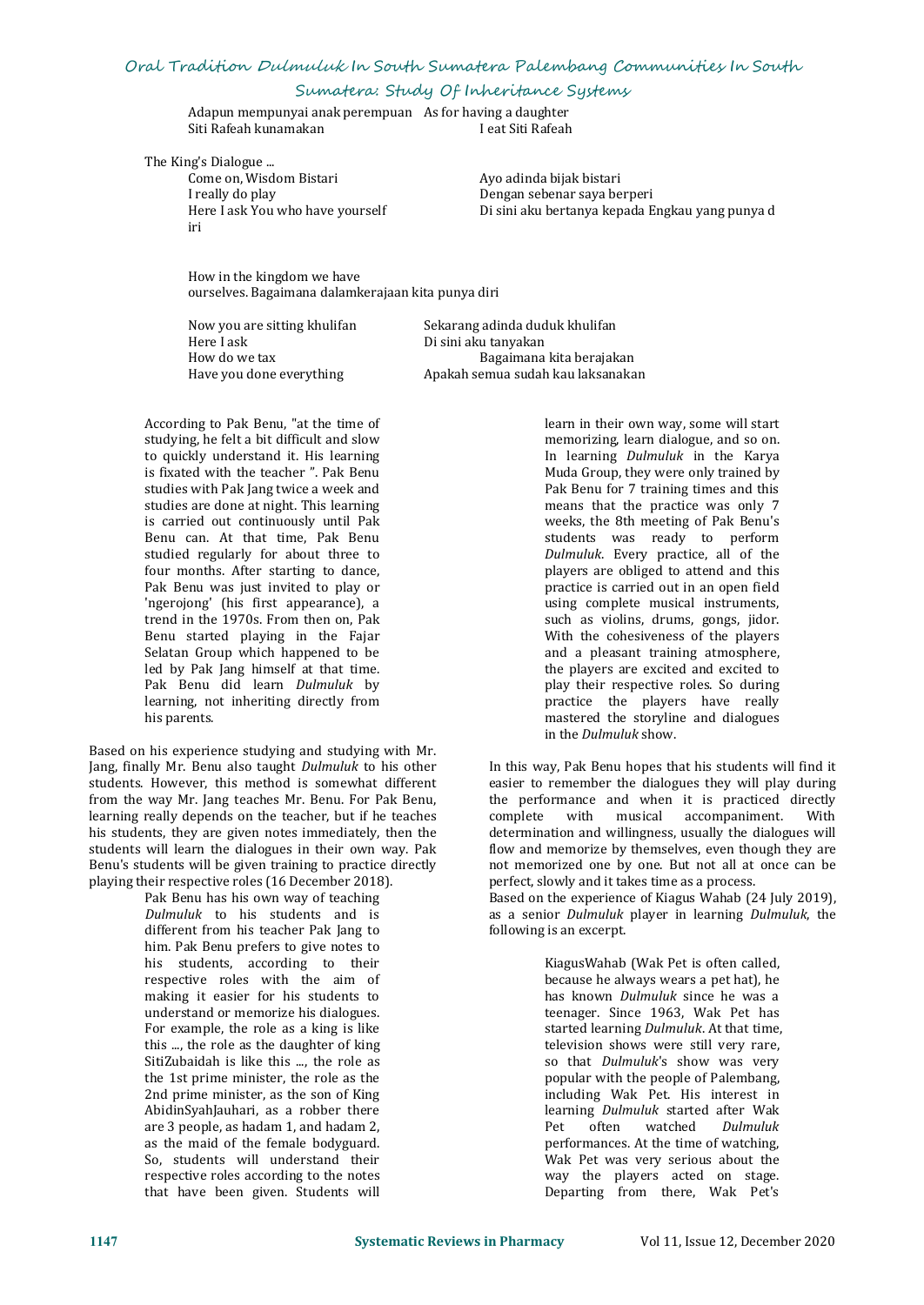#### Sumatera: Study Of Inheritance Systems

interest in *Dulmuluk* arose and Wak Pet began to ask questions to find a teacher who could teach him to play *Dulmuluk*. Long story short, Wak Pet met the teacher named Zakaria in Palembang. Exercises are carried out for approximately 6 months and exercises are carried out once a week from 20.00 to 24.00 hours. The exercise is done using complete music. At that time, Wak Pet immediately became a model as Sultan Berbari in Syair Abdul Muluk's story and became<br>a comedian or hadam in a comedian or hadam in the same of the same of the same of the same of the same of the same of the same of the s SyairSitiZubaidah's story. So according to Wak Pet by watching frequently, over time the dialogues will memorize by themselves. This was experienced by this father of four children while studying *Dulmuluk*at young age.

This indirect *Dulmuluk* inheritance system also occurs in formulas.<br>
various circles of students, students, and the wider c. The third stage or the final stage, when various circles of students, students, and the wider community who want to study *Dulmuluk* as taught by Pak JoharSaad in studios, school teachers, and college lecturers. However, unfortunately there are not too many of them. There are only a few schools, *Dulmuluk* is taught as an extracurricular. This was done none other than an effort to find new generations such as the school's younger siblings.

#### **Stages in the Inheritance System of the** *Dulmuluk* **Oral Tradition in the Palembang Community**

Based on the description of the inheritance system, either directly or indirectly, the stages of the *Dulmuluk* oral tradition inheritance system in the Palembang community are in line with the theory of the inheritance system put forward by Lord (2000). Whereas there are three stages in the *Dulmuluk* oral tradition inheritance system in the Palembang community, namely as follows.

- a. The first stage, when prospective new *Dulmuluk* Dulmuluk players. This started when prospective *Dulmuluk* players often watched performances and listened to the stories that were displayed in each show. The more often the show, the more familiar the story will be in the prospective player's memory. Indirectly, the story will be recorded by itself in the memory of prospective players. Based on Randi's experience, the more often you watch the show and listen to the story dialogues in the show, the story dialogues will be recorded by themselves in his memory (21 October 2018). According to Lord (2000), the first stage is that the repetition of words, phrases, lines or sentences called<br>formulas begins to enter the memory of 2) Stages in the Inheritance System of the formulas begins to enter the memory of
- prospective *Dulmuluk* players.<br>The second stage, when prospective junior b. The second stage, when prospective junior *Dulmuluk* players not only listen to or watch *Dulmuluk* performances, but have started to learn to play *Dulmuluk*, which he had previously seen and listened to, either with musical accompaniment or without musical accompaniment or accompaniment. In this second stage, junior

*Dulmuluk* players will get to know the rhythm for dialogue, singing, singing, poetry. The music also allows the player to arrange words or syllables so that they can be heard beautifully, such as the arrangement of rhymes at the end of<br>the line in *Dulmuluk* rhymes. At this stage, junior Dulmuluk players have to learn a lot of formulas as a guide for junior *Dulmuluk* players, so they will find their own patterns. The players continue to create or tell story dialogues and continue to listen to the stories being dialogued by the Teacher or seniors until finally the players will find their own formula. That is, Dulmuluk players gain knowledge of this formula from remembering what the Teacher or seniors have taught as well as based on the players' own experiences when watching and listening to *Dulmuluk* performances and the experience of carrying out performances or playing *Dulmuluk* itself. With things like this, the players will get smarter in producing their own formulas.

Dulmuluk players begin to become proficient in playing in a perfect show like the one they have watched and listened to, either through the Master or from a *Dulmuluk* show. The more often the players appear in a show and often face the audience, then the players will automatically be more adept at improvising to develop the dialogue of the story. Gradually the players will update the formula model so that the formula model they have will be better. Each player will have their own formula characteristics.

#### **CONCLUSION**

- the prospective player listens to and watches being the show, the more familiar the story will be in the show, the more familiar the story will be in the show, the more familiar the story will be in  $Dulmuluk$ . The two system 1) The System of Inheritance of the *Dulmuluk* Oral Tradition in the Palembang Community. The Inheritance System *Dulmuluk* oral tradition in Palembang society has two ways. First, the direct inheritance system, which is a system of inheritance that is carried out directly to the offspring or because of blood ties, for example a grandfather to a grandson or a parent to a child. Second, the indirect inheritance system, namely inheritance by studying or learning from other people or seniors who are good at playing *Dulmuluk* oral tradition carried out by the people of Palembang, especially by *Dulmuluk* art artists, are a form and an effort to maintain and preserve the existence of this *Dulmuluk* oral tradition. For *Dulmuluk* artists, playing *Dulmuluk* is a calling, not just chasing after sustenance, but being happy if you can make other people happy.
	- Dulmuluk Oral Tradition in the Palembang Community. There are three stages in the *Dulmuluk* inheritance system in the Palembang community, namely first, the stage when the new *Dulmuluk* prospective player is interested and willing to become a*Dulmuluk* player, second, the stage has started to learn to play *Dulmuluk*,